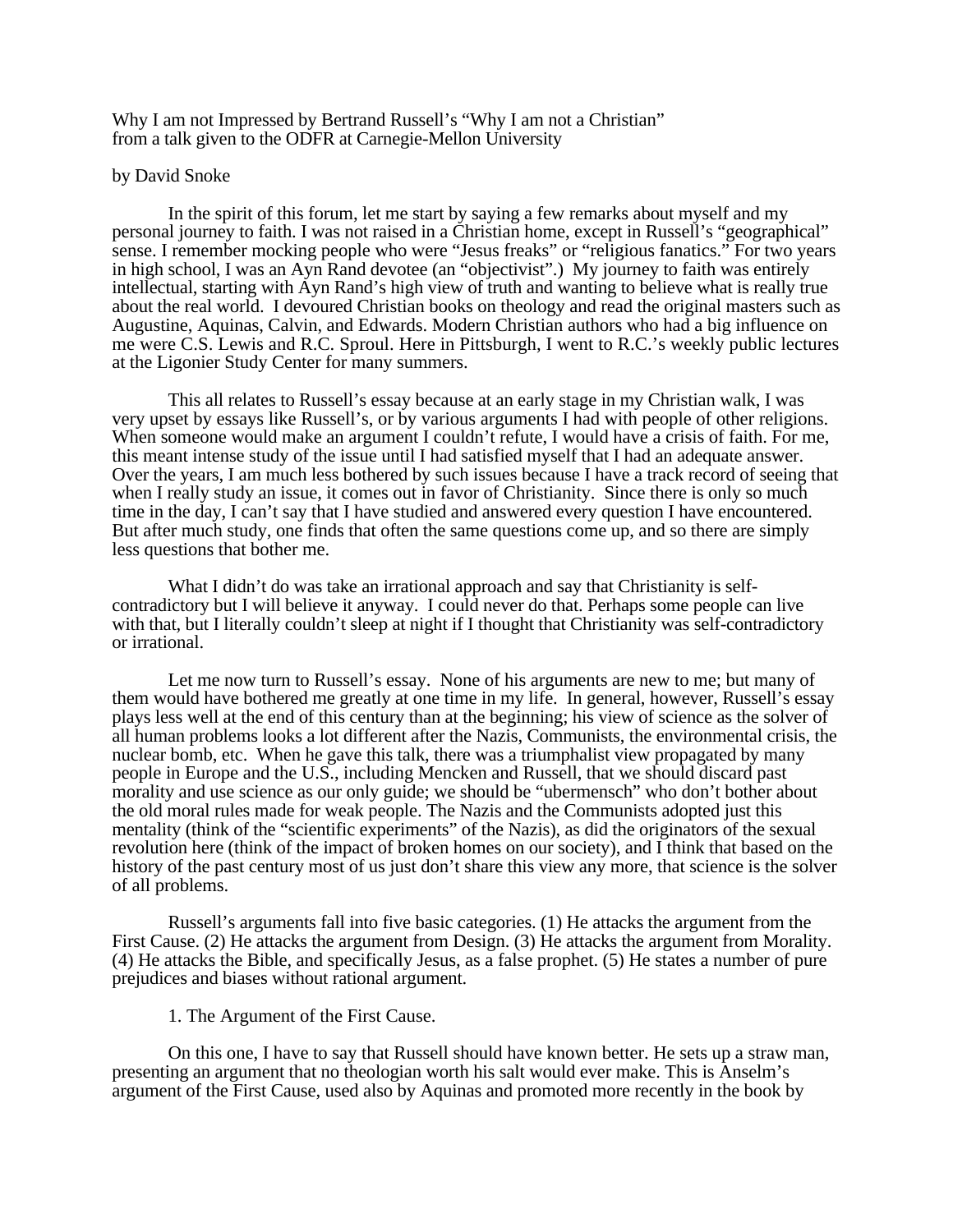John Gerstner, R.C. Sproul, and A. Lindsley, Classical Apologetics. Nobody says that "everything has to have a cause." That is just a gross error on Russell's part.

The argument of the First Cause says that every effect has to have a cause. This is simply by definition, that an effect is defined as something with a cause. From this one argues that all things must fall into one of two categories, either things with causes, or things without a cause. There is nothing illogical about having an uncaused thing, i.e. an uncaused cause.

So far this is just definitions. The question now arises whether one can have a universe with no uncaused causes. Can we have a universe in which everything falls into the first category, of effects? At first, one might think so. One can imagine an infinite chain of cause and effect, in which each thing is caused by something else. But in that case, the chain itself is eternal and uncaused. There must be a rule which determines how the causes and effects relate, and that rule is not an effect of anything else. Therefore there must be at least one uncaused thing in the universe.

This does not get us to a personal, Judeo-Christian God. But it does change the terms of the debate. It says that we all must (if we want to be logical) believe in something which is absolute and uncaused, a so-called "ground of the universe." The debate between the atheist and the theist is over the nature of that absolute. The Christian argues that the Absolute is personal and purposive; that is to say, the best analogy to it, since we can only think by analogy about something so vast, is a Person. The atheist argues that the Absolute is impersonal, i.e. the best analogy is machinery, gears and wheels etc., which spin on without purpose or intent, so-called "blind laws." (This was especially appealing to Europeans enamored with the Industrial Revolution.) One can ask, "Why should the machinery analogy be a priori a better analogy?"

2. The Argument of Design

Russell separates this into two arguments, the argument from Natural Law and the argument from Design, but I think they are really part of the same argument. In this case Russell's argument is very seriously dated. The argument for Design at the end of the 20th century is stronger than ever before. Russell's argument came before developments in cosmology, microbiology, etc. that make things look much different. I don't have time to summarize this here, but I will give some references:

J.D. Barrow and F. Tipler, The Anthropic Cosmological Principle , (Oxford University Press, Oxford, 1987), especially chapter 4.

R. Shapiro, Origins-- A Skeptic's Guide to the Creation of Life on Earth, (Summit Books, New Jersey, 1986).

M.J. Behe, Darwin's Black Box: The Biochemical Challenge to Evolution , (Free Press, New York, 1996).

J. Horgan, Scientific American, p. 100 (February 1991).

P.C.W. Davies, The Accidental Universe, (Cambridge University Press, Cambridge, 1982).

H. Ross, The Fingerprint of God, 2nd ed., (Promise, Orange, California, 1991).

Philip Johnson, Darwin on Trial (IVP, Downer's Grove, 1994).

Mere Creation, W.A. Dembski, ed. (IVP, Downer's Grove, 1998).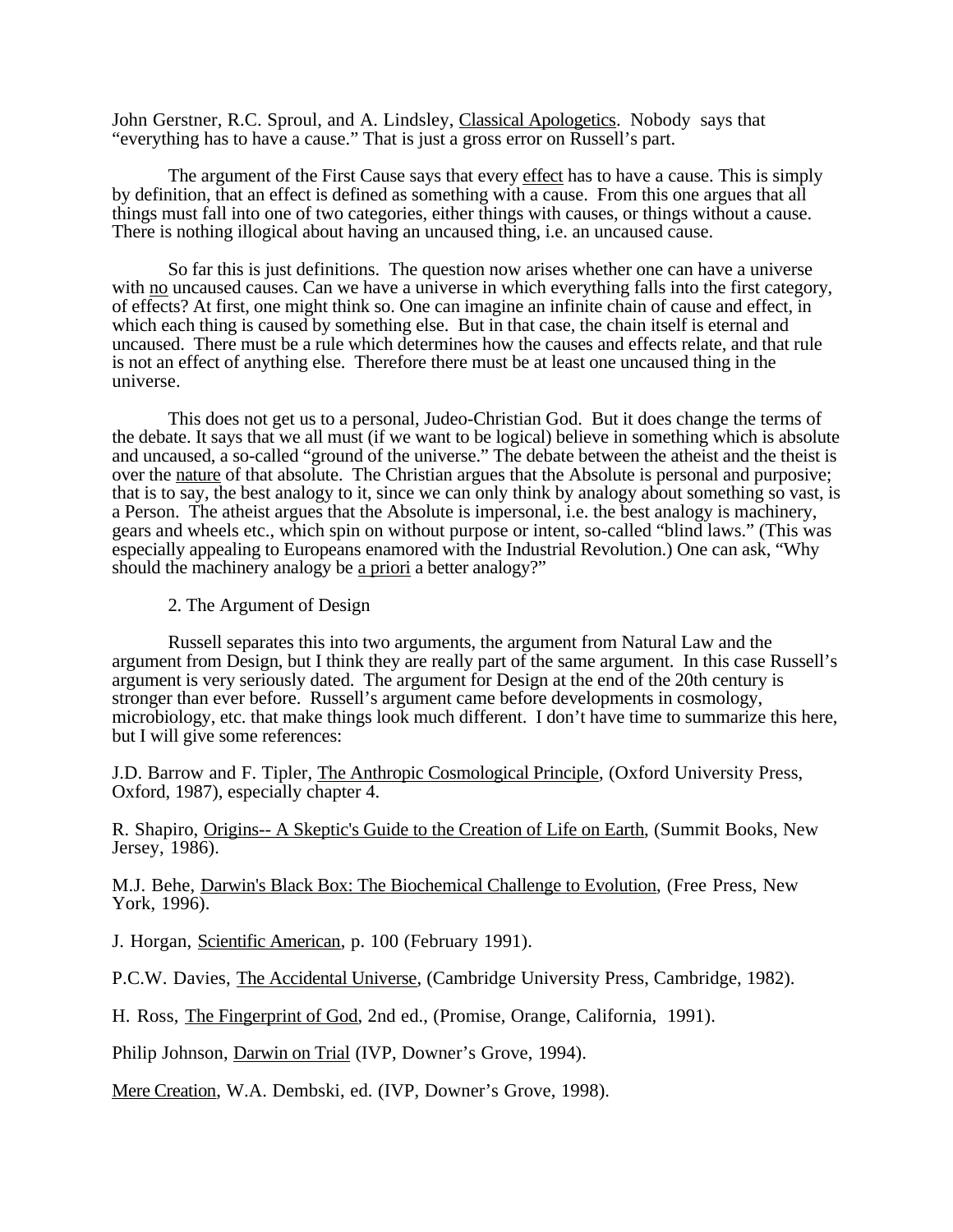David Snoke, "The Apologetic Argument," Perspectives on Science and Christian Faith **50**, 108 (June 1998).

About half these references are written by non-Christians. Michael Behe's book, in particular, gives a good discussion of an argument which Russell used, which is still used today sometimes, which can be called the argument of Imperfection or the Panda's Thumb argument. This essentially says that if something isn't designed the way I would do it, then it must not be designed. So, for instance, if I look at a Mercedes-Benz and decide that the hubcabs are not aerodynamic enough, then the Mercedes-Benz must not be designed.

The best argument I can make briefly about the overwhelming evidence for design is the fact that the Anthropic Principle is now being taken very seriously by atheist philosophers. This argument admits that life is extremely improbable and that everything looks designed, but argues that in an infinity of universes, even the extremely improbably becomes probable and we just happen to be the lucky ones who live in the right universe. The only problem with this argument is that we do not have any evidence at all for even one other universe, much less an infinity of them. It seems to be an infinite violation of Occam's razor.

Again, even if one concedes that the universe looks designed, this does not get us to the Judeo-Christian God. But it does at least say that the supposition that the Absolute of the universe is personal and not impersonal is at least plausible. As I argue in the apologetic essay referenced above, the argument for Design is primarily a response to the atheist who claims that everything can be explained simply by probability arguments. In fact it can not; the atheist is simply holding out on bare faith for a scientific explanation for life. Russell's mockery here was much too overconfident.

## 3. The Moral Argument

I don't want to sound too triumphalist myself, but Russell slaughters this argument too. He does not state the argument correctly, and he tries to make a logical argument against it which just doesn't stand up. He says that God can not be the originator of the definition of good, because if God creates good by fiat, then it is not good, and if God is good by satisfying a prior definition of good, then that good is anterior to God and therefore God is not the ground of all being. But where in the world does Russell get the notion that if God defines good by fiat, then it is not good? He seems to be saying that if someone creates something, then it is not really real. That is illogical. It is perfectly consistent to say that God created something and defined it as good by fiat, and it is really good.

The real argument from morality, which Russell butchers, goes as follows (it was made by Kant but it also can be attributed to the book of Job in the Bible.) One starts with a simple desire that many of us have, which is that there should such a thing as universal justice. I want to believe that good actions get good consequences and bad actions get bad consequences. (One could try to define morality without relation to consequences, but in that case "goodness" becomes an empty descriptive term, which Mach and the Positivists rightly argued is completely irrelevant.) If one wants to believe in universal justice, then one must believe in a Final Judgment. Why? Because it is manifest that there is no justice in this world. The Bible, in particular, the books of Job, Ecclesiastes, and the Psalms, are very clear about this; it is not something that Christians try to deny. So if there is going to be universal justice, then there has to be a final reckoning outside of this world. This points out something which is often neglected in the popular discussion of the Problem of Evil (why do bad things happen to good people?)-- the doctrine of Heaven and Hell and the Final Judgment is essential in the discussion of the Problem of Evil, not peripheral. If you reject the idea of a final judgment, you really have no answer to the Problem of Evil.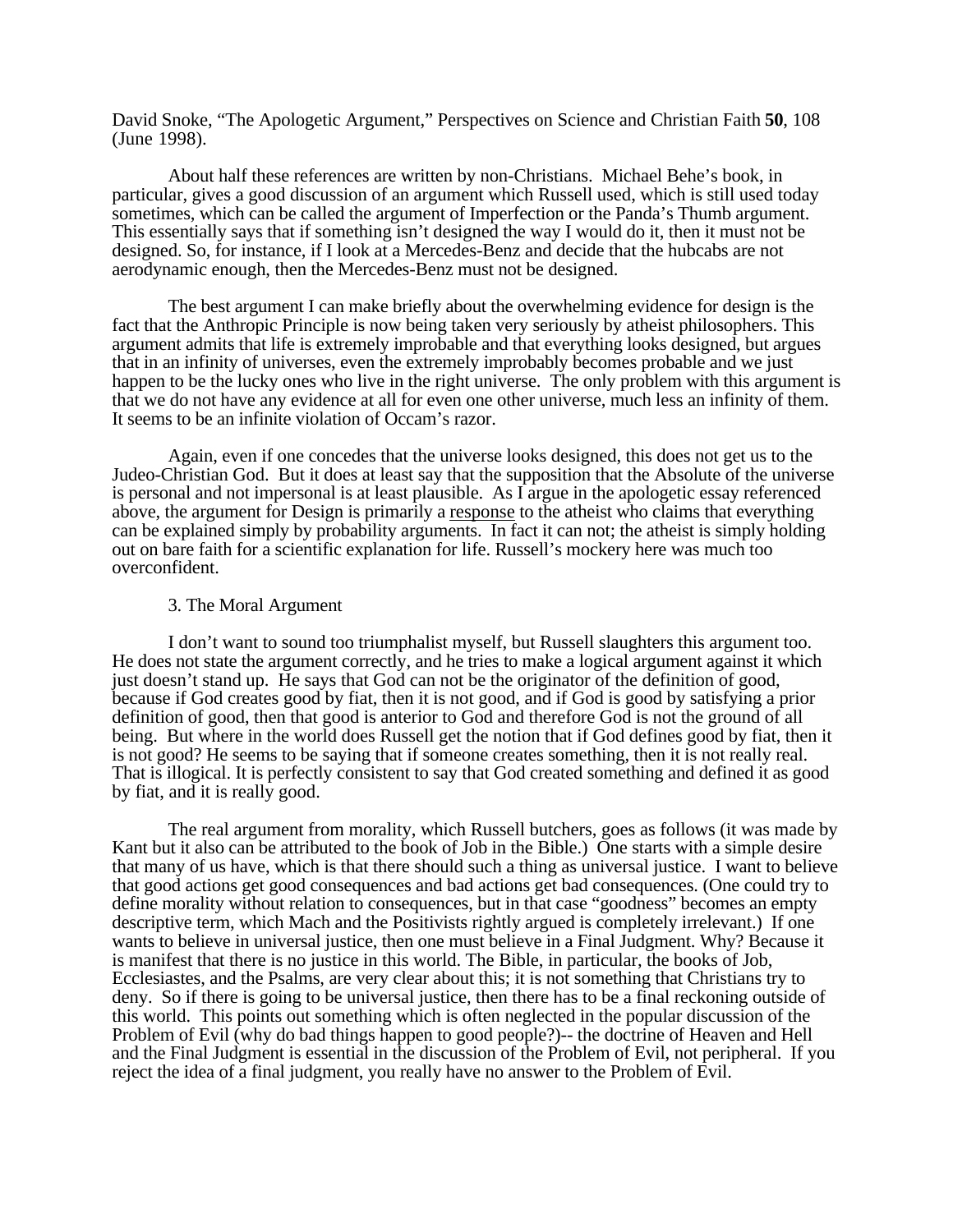But one can go on. If there is a final judgment, then there must be a judge (by definition). What attributes must that judge have? First, the judge must be omniscient, since if he were not, then it would be possible that he could make a wrong judgment due to lack of knowing some detail, and justice would be thwarted. Second, the judge must be perfectly good, otherwise the possibility exists that he could render a bad judgment. Third, the judge must be omnipotent, since if not, it would be possible that he could make a judgment but be unable to carry out the verdict. In particular he must be able to raise people from the dead; otherwise they would simply escape his justice by ceasing to exist. This obviously sounds a lot like the Judeo-Christian God.

All of this presumes that one wants to believe in universal justice. If a person says that he doesn't want to believe in universal justice, then this is no argument for him. But C.S. Lewis had two arguments that show that it is not so easy to say that you don't believe in universal justice. First, many people who say this act otherwise. If you listen to them in their cars when they get cut off, or when someone infringes on their rights, they are railing that the other person is evil . Perhaps they don't use the word "evil," but use other words such as "sick" or "idiot" or "rightwing fundamentalist Nazi" or whatever, but the sense is the same. They don't feel at the time that the other person is merely "bad according to my definition but good by someone else's." No, they feel deep down that the other person is "really" bad in an absolute sense, and deserves to be punished.

This brings us to the question of how valid our feelings are. Suppose it could be proved that all people everywhere want there to be universal justice. So what? Does the fact that we want it prove that it exists? C.S. Lewis made another argument, called the argument from Desire, that the fact that we want something is at least an inductive argument that it exists. Our experience is that the things that we desire tend to actually exist, even if they are nowhere near to us at the time. So a person may be starving, desiring food, and no food is available, but the desire for food is correlated with the fact that food is a real thing which exists. We have many other desires which may go unsatisfied, e.g. for water, air, sex, sleep, etc. and in each case the thing we desire actually exists somewhere. So inductively this is evidence that justice actually exists even if it is nowhere to be found near me.

I think that the argument from Morality is a good inductive argument. A similar argument is made in the desire that seems to be universal to want to "worship" something. In general, I think that only inductive arguments are good arguments for the existence of God. Any argument that ends "Q.E.D. God" is suspect, likely to be mere wordplay.

#### 4. Bible Difficulties

I used to beset often by apparent contradictions in the Bible, but after much study I find that most of these come simply from our looking at the Bible through 20th century eyes, not understanding the culture and language of the ancient Near East. We can't all be Hebrew scholars, but there are excellent resources out there by scholars who have looked into the supposed contradictions. One good reference is the Encyclopedia of Bible Difficulties by Gleason Archer. Other resources are commentary series on the whole Bible by John MacArthur and other authors. John Calvin's commentaries are still useful, too.

The specific example that Russell uses has gotten a lot of attention-- did Jesus predict that He would come back within 40 years (one "generation" in Scriptural terminology)? Without doing a whole lot of Bible study here, I can say honestly that I have studied the issue and I don't think that is at all what Jesus meant. Part of the confusion is about the word "coming" ("parousia" in Greek) which is used all through Scripture to refer to the judgments of God not only in the Final Judgment but also in this world. I believe that Jesus was referring to the destruction of Jerusalem in 70 A.D. The judgment about to fall on Jerusalem is a constant theme in the Gospels (e.g. Luke 21:20-24, Matthew 10:5,23, 21:33-43, 23:37-39, cf. Malachi 4:5-6). In the passage in question,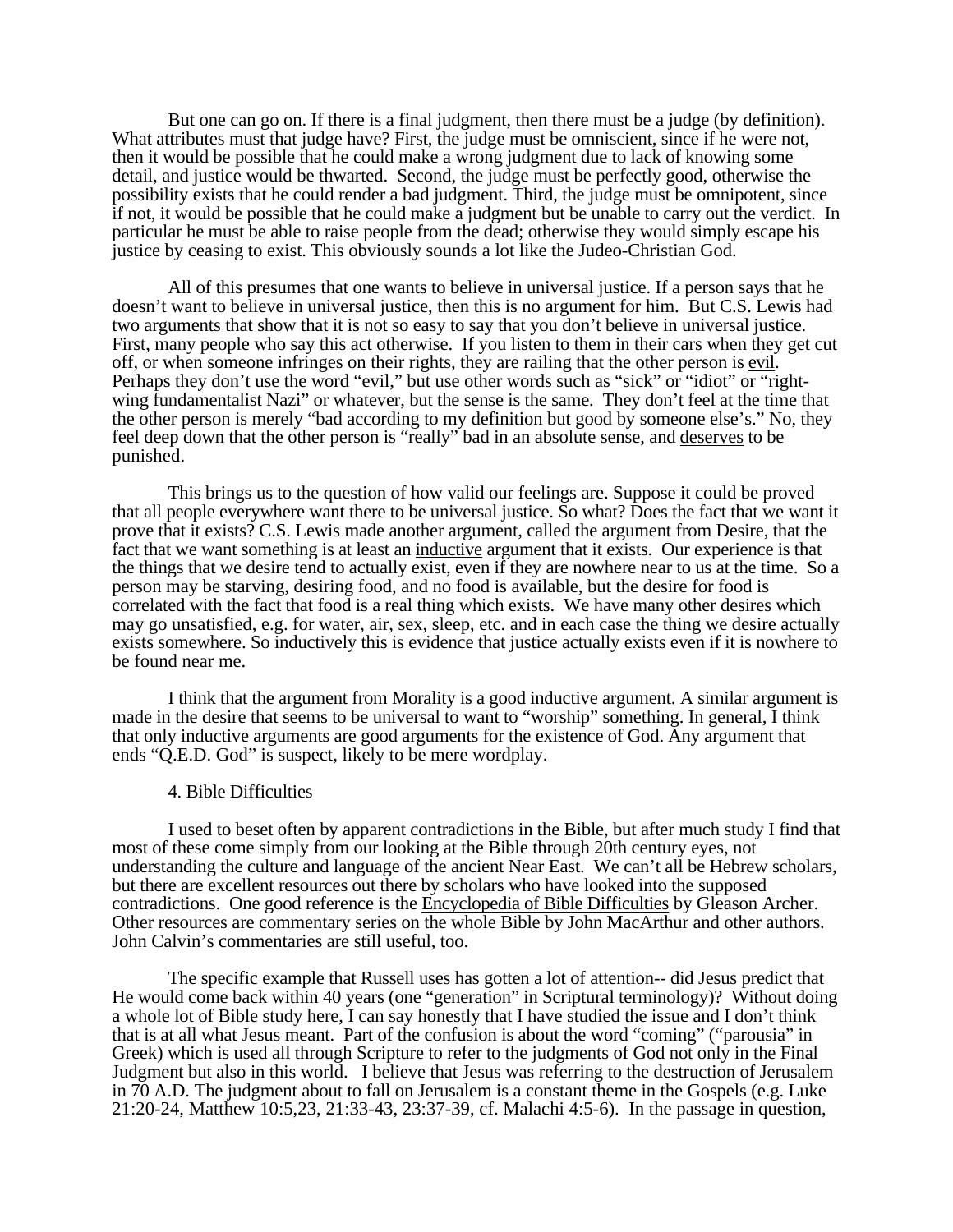Jesus in threatening people with judgment, and says not only that He will judge the world in the Final judgment in the future, but that judgment was also coming very soon for that generation of Jews. It did, in exactly the amount of time defined by the Bible (Numbers 14:32-33) as the time for one generation to die off.

This is one example of a Bible difficulty, and I have dealt with many others that are similar, in which someone tries to set up a contradiction and I find that further study resolves it (at least to my satisfaction if not to theirs.) Often I have learned a lot about the Bible in studying the issues, and I recommend that people really try to study these things instead of just giving up.

# 5. Russell's Pure Biases

The last part of Russell's essay I call his "pure biases" because he really gives no logical argument, he just says that certain things are below us or not worthy of modern people. He basically says that he doesn't like the idea of wrath, he doesn't like the idea of fear, he doesn't like the idea of guilt, and he doesn't like the idea of dependence, and therefore they must not be real. I can relate to the appeal of this argument. As I said, I was an Ayn Rand devotee for several years, and I found it very appealing to think of myself as independent, in control, and guiltless. But after some time I reached a crisis because I kept feeling guilt-feelings and failure-feelings, and I had to ask "What if it is <u>true</u> that I am guilty? What if it is <u>true</u> that I will be called into judgment?" My just not wanting it to be true doesn't mean that it isn't true.

Russell's arguments here make me think of a person who is being told "A hurricane is coming. You should evacuate." He responds "You are using an argument based on fear. Fear is for the weak. I am a modern man and I don't respond to arguments based on fear." Doesn't it make a difference whether it is really true that a hurricane is coming? Fear can be a perfectly rational thing if the thing to be feared is real; it is irrational not to fear in some cases. (For more on the denial of guilt and fear in atheism, see R.C. Sproul's excellent book, If There is a God, Why are There Atheists? , or The Psychology of Atheism.)

At the same time, no Christian can deny that many evils and manipulations have occurred in the name of Christianity. As I said before, this century has shown that Christians do not have a corner on the market of evil-- we have seen Nazi Germany, Stalin's purges, Mao's Great Leap Forward, Pol Pot, Rwanda, all genocides done by non-Christians, so that far more people have been killed by non-Christians in this century than by all Christians in all previous centuries. Christians have an explanation for such things whether done both by people calling themselves Christians or people who are non-Christians-- there is such as thing as evil. Such things are problematic for people who believe in the innate goodness of man, that if we simply free people from the shackles of Christianity they will become better and better.

The fact that people are so easily manipulated by religion can actually be used as an inductive argument for the existence of God. The following quote is "Calvin's response to Marx" (since people in Calvin's day also used the "opiate of the masses" argument):

"It is utterly in vain for some men to say that religion was invented by the subtlety and craft of a few to hold the simple folk in thrall by this device and that those very persons who originated the worship of God for others did not in the least believe that any God existed. I confess, indeed, that in order to hold men's minds in subjection, clever men have devised very many things in religion by which to inspire the common folk with reverence and to strike them with terror. But they would never have achieved this if men's minds had not already been imbued with a firm conviction toward God, from which the inclination of religion springs as a seed."